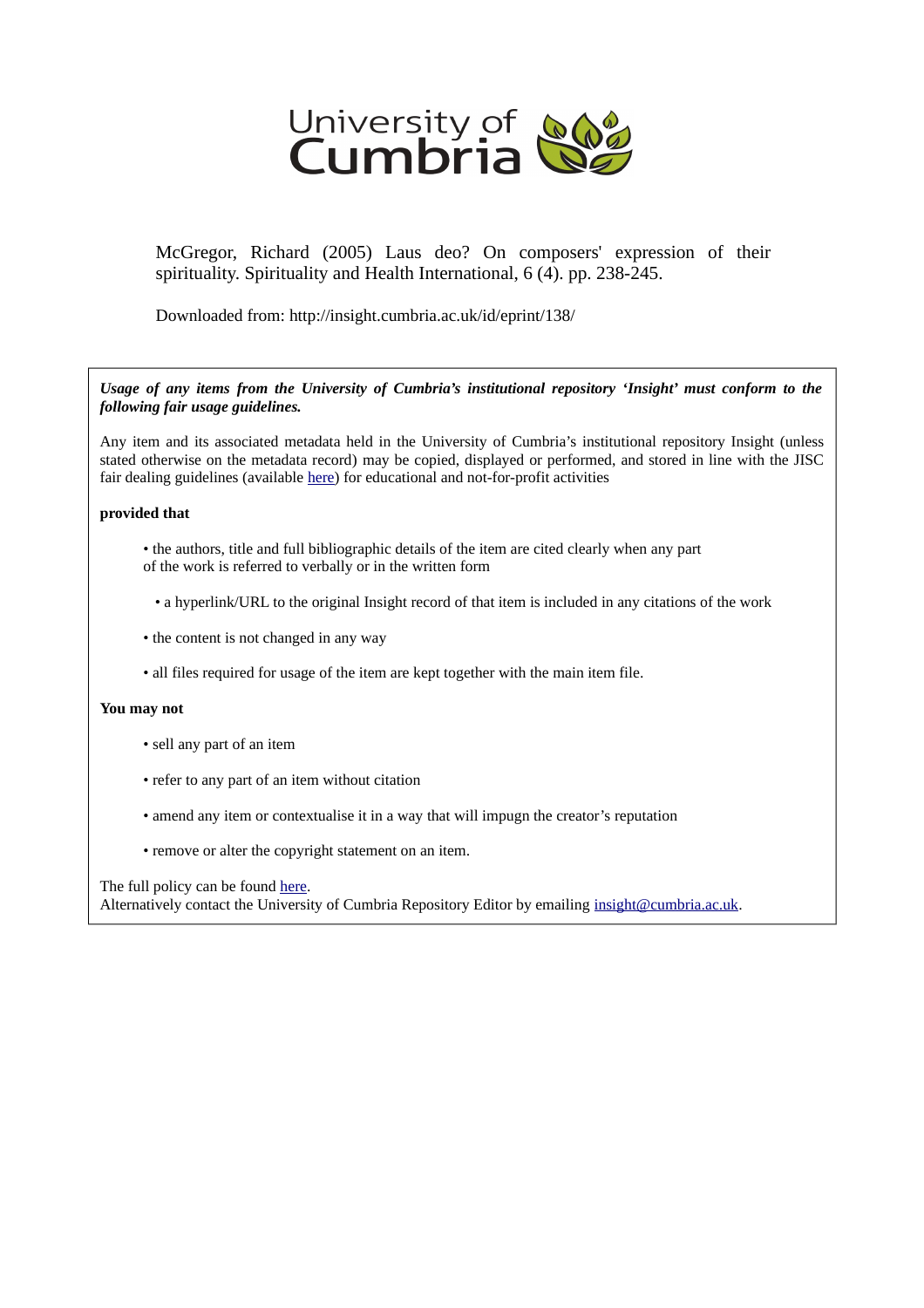## LAUS DEO?

On Composers' Expressions of their Spirituality

## Richard McGregor

I said to myself, it is as if the eternal harmony were conversing within itself, as it may have done in the bosom of God just before the Creation of the world. So likewise did it move in my inmost soul. [Goethe] $<sup>1</sup>$ </sup>

To reflect on a composer's spirituality might be akin to dancing on a minefield. It ranks with questions such as 'does a composer's sexuality affect the way he or she composes?' or 'what differences are there between male and female composers?' as having many answers, and none.

 Paul Hillier, coming face to face with this issue of spirituality in his study of Arvo Pärt, both engages and disengages with the problem. To engage us in the discussion he has a subsection of the first chapter entitled 'Music and Spirituality', but he has effectively already disengaged with the area in the preface where he says:

The problem is that in most cases, contact with the more abstruse areas of spirituality has been cursory; it is unfamiliar territory, and the vocabulary it summons up is untried and remains superficial, decorative at best … Pärt's music is inspirational; we breathe it in and, if we are not careful, out come – words. $2^2$ 

In the end a more or less traditional analytical approach serves, and the link between inspiration and spirituality is eschewed in favour of more rational analytical methods where an exploration of the composer's technique is the usual substitute: the knowable hints at the unknowable and Wittgenstein's tenet that 'in the face of the inexpressible, we should remain silent' is inverted to become 'we should be silent about that which it is difficult to express'.

 Wilfred Mellers facing a similar problem with Poulenc avoids discussion of the issue despite having to examine a corpus of unambiguously religious works inspired by Poulenc's perhaps quirky view of his re-adopted Catholic faith. In fairness to Mellers, he would have had to directly addressed Poulenc's spirituality in an interface with his sexuality, so in the end it is no doubt easier to simply keep these in the background. Links between spirituality and sexuality, or perhaps more precisely 'sensuality' are possibly more prevalent than we might think, and we are prompted to keep this in mind by Mellers in one of his rare excursions into the area when he remarks:

Poulenc's appetite for sensuous experience usually has sexual undertones; indeed his sexual ambivalence may condition his ambivalence between experiences sacred and profane, and this in turn must affect his wide appeal. $3$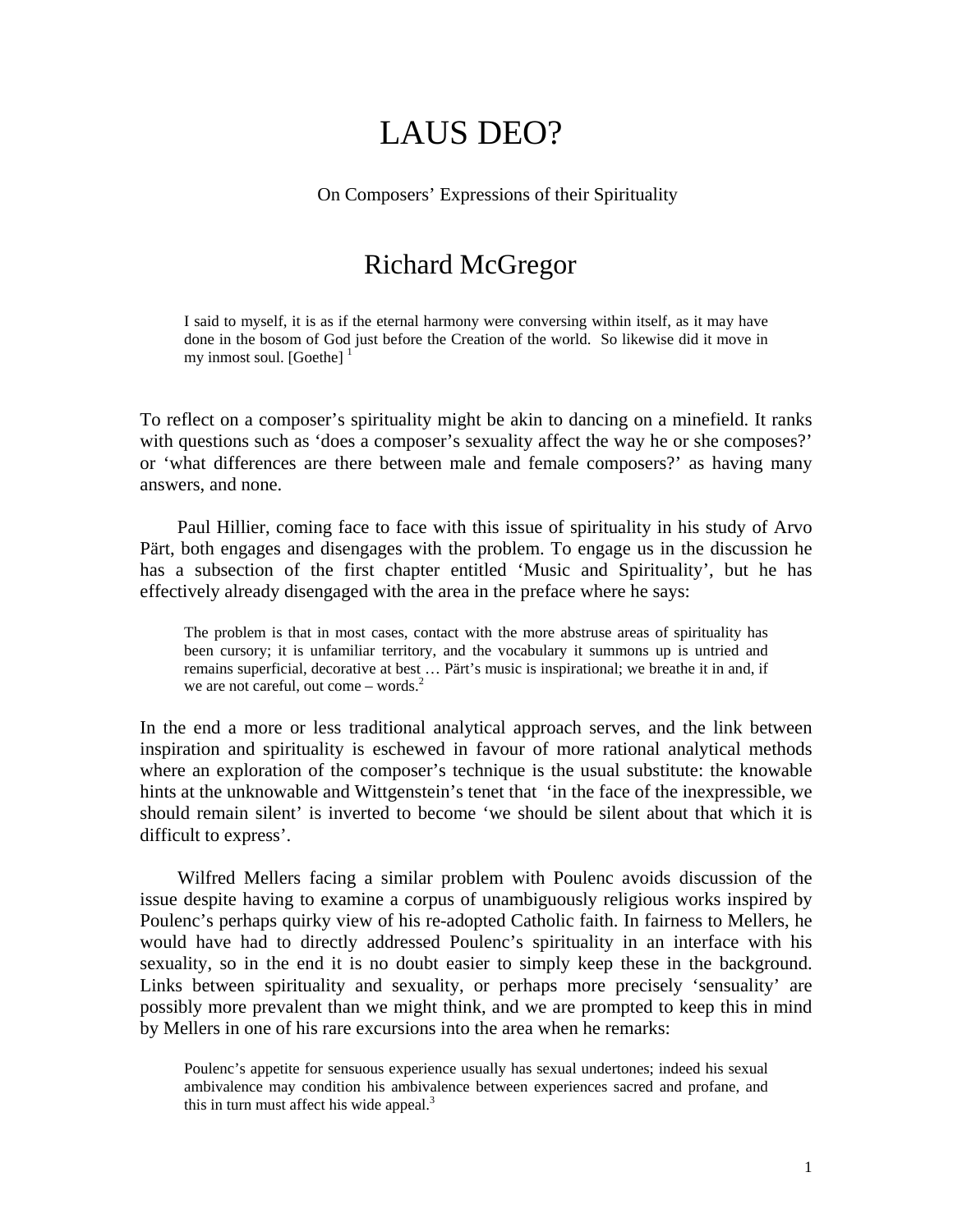Clearly there is not a great distance between Hillier's 'inspiration' and Meller's 'sensuous experience'/'ambivalence'.

 For the purposes of this article we need to be clear on how sensuality and inspiration are to be parsed. We must treat 'sensuality' not in the narrow sense of providing some form of sexual gratification but as that which excites the senses leading on occasion to transcendency: a point where it meets 'inspiration'. Here we perceive many points of contact – aspiration, gratification and sublimation being just three. I have, for the moment however, avoided making a similar defining context for 'spirituality'.

 We have already come a long, but necessary, way from the starting point. It is now important to find an historical perspective for the discussion. Here we meet a severe problem since our knowledge of the exact connection between earlier composers and the spiritual dimension of their work is virtually unknown. To put it more bluntly we have to presume that before Bach's time composers sought employment through the church because they believed in a Higher Power and presumably felt they owed at least part of ability in their art to some Divine Provenance. We assume that Palestrina was a deeply religious man but our evidence for this, for the most part, could almost certainly be shown to derive from several centuries' veneration of the music he wrote as representing an 'ideal' of religious music. Thousands of students have been educated into the technical mysteries of Palestrina's pure, balanced, and beautiful style, but how many ever sought the spiritual depth behind it; or rather, the assumed spiritual depth? Furthermore, we have little idea as to exactly how his music was received by his listeners. Did they find it 'inspirational', did it 'move' them, did it excite their senses? More importantly, did Palestrina intend that it *should* 'move' them and was his prime concern, specifically, to provoke his listeners to a greater awareness of the 'presence' of the Higher Power? Clearly we will never know, most particularly because Palestrina left the music only, not accompanied by books of words which tell us how to perceive the relationship.

 We might be on slightly safer ground with William Byrd when we take into consideration the known circumstances of his life, employment and religious convictions. But we can go no further. Passing swiftly over a hundred years or more, the same might be assumed of J.S. Bach, were it not for the fact that it was his custom to inscribe the words 'Sola Gloria Deo' at the end of a score, and, likewise, Haydn wrote 'Laus Deo' at the end of his work and 'In Nomine Domine' at the beginning. Yet most musicians would ascribe a greater spiritual quality to Bach than to Haydn. No doubt deeper digging would elucidate that this was probably simply based on the simple fact that Bach wrote much more religious music than Haydn and remained for most of his life within ecclesiastical employment. I do not make this point to invite what would be fruitless comparisons between the composers, to the detriment of one or the other, depending on the criteria being employed, but rather to note that both composers believed that they were writing not primarily for themselves or for their public. The implication behind the inscriptions is that both were giving the finished work to the Higher Power as an offering. It would be inconceivable to propose then that either composer believed other than that his creativity was God-given.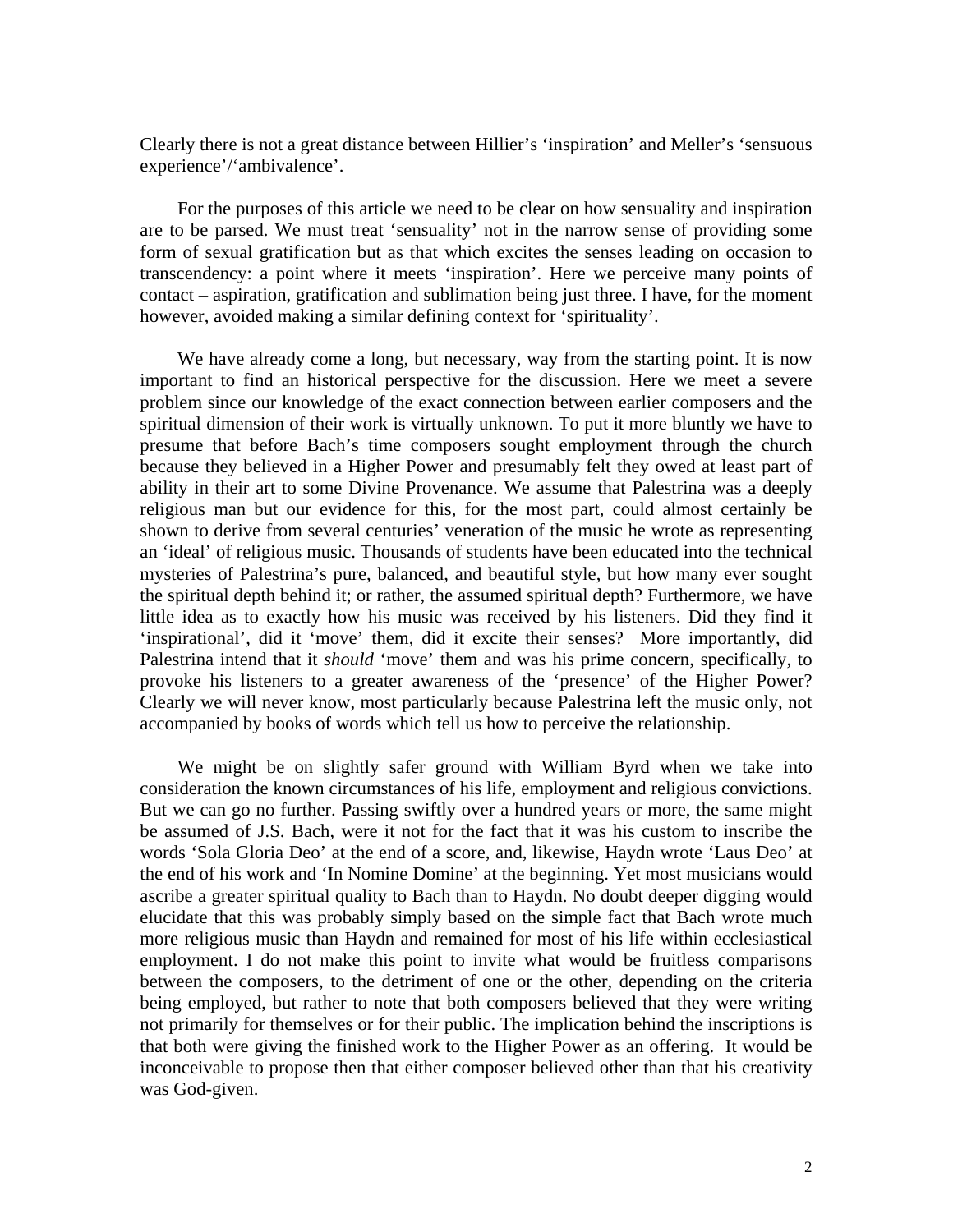In the Romantic period there is no shortage of large scale powerful and challenging works whose religiosity is channelled into dramatic expression; Berlioz's *Te Deum*, his *Requiem* and Verdi's *Requiem* are three particularly pertinent examples. Even Mendelssohn's *Elijah* has some of these qualities. The essential problem for us as listeners now is that we cannot distinguish between what we think the composer actually believed from the bombast of musical rhetoric, driven by the composer's need to balance sections and movements, control dynamics and texture, stir the emotions, excite applause and so on. Interviewed by Robert Craft in the book of 'Conversations', Stravinsky dismisses much of such Romantic music when he says:

When I call the nineteenth century 'secular' I mean by it to distinguish between religious religious music and secular religious music. The latter is inspired by humanity in general … Religious music without religion is almost always vulgar.<sup>4</sup>

Stravinsky is typically exclusive when it comes to religious music. When asked 'must one be a believer to compose in these forms?' he replies absolutely 'not merely a believer in the "symbolic figures" but in the Person of the Lord, the Person of the Devil, and the Miracles of the Church'.<sup>5</sup> No room for half measures here. He is, however, more coy when pressed on the exact relation of this stance to his music. Speaking of the need for the final section of *Symphony of Psalms* to be 'thought of as issuing from the skies' 'agitation followed by the calm of praise' he quickly rejoins 'but such statements embarrass me'.<sup>6</sup>

 Judging by the nature of his output, it would seem likely that Stravinsky's *dictum* should apply to Arvo Pärt. Pärt is not known for making extensive statements about his music but one very revealing quote is found in Hillier's book.

A composition comes as a single gesture which is already, in essence, music. The path to this is hard; you descend to the lowest spiritual plane, the bottom of the world, not knowing what will be found. The only thing you know is that you don't know anything. If this gesture, like a seed, takes root, it must be cultivated with extreme care so that it may grow; meanwhile you are oscillating between heaven and earth. The compositional task is to find the appropriate system for the gesture. It is one's capacity for suffering that gives the energy to create.<sup>7</sup>

It is worth spending time looking at this statement in some depth: it is suffused with Biblical, and hence by implication, 'spiritual' imagery. First the 'path': this is either the narrow path to salvation or a reference to Jesus as the Way the Truth and the Life. Next we descend to the 'lowest spiritual plane': this might equate with Hell and the reference might indeed be to Jesus's descent there before his resurrection. Next the image of the seed: this is either the mustard seed from which faith grows or a reference to the parable of the sower, or indeed both. And just to complicate matters it could also be an acknowledgement of Webern's idea of a musical work's 'thematic seed'. Finally, Pärt refers to the 'capacity for suffering' and this is, no doubt, an analogy with the 'suffering servant' as Isaiah describes the Messiah to come. A final layer of meaning might be implied: the whole concept of bringing form out of nothingness evoking both Genesis and the opening of John's Gospel.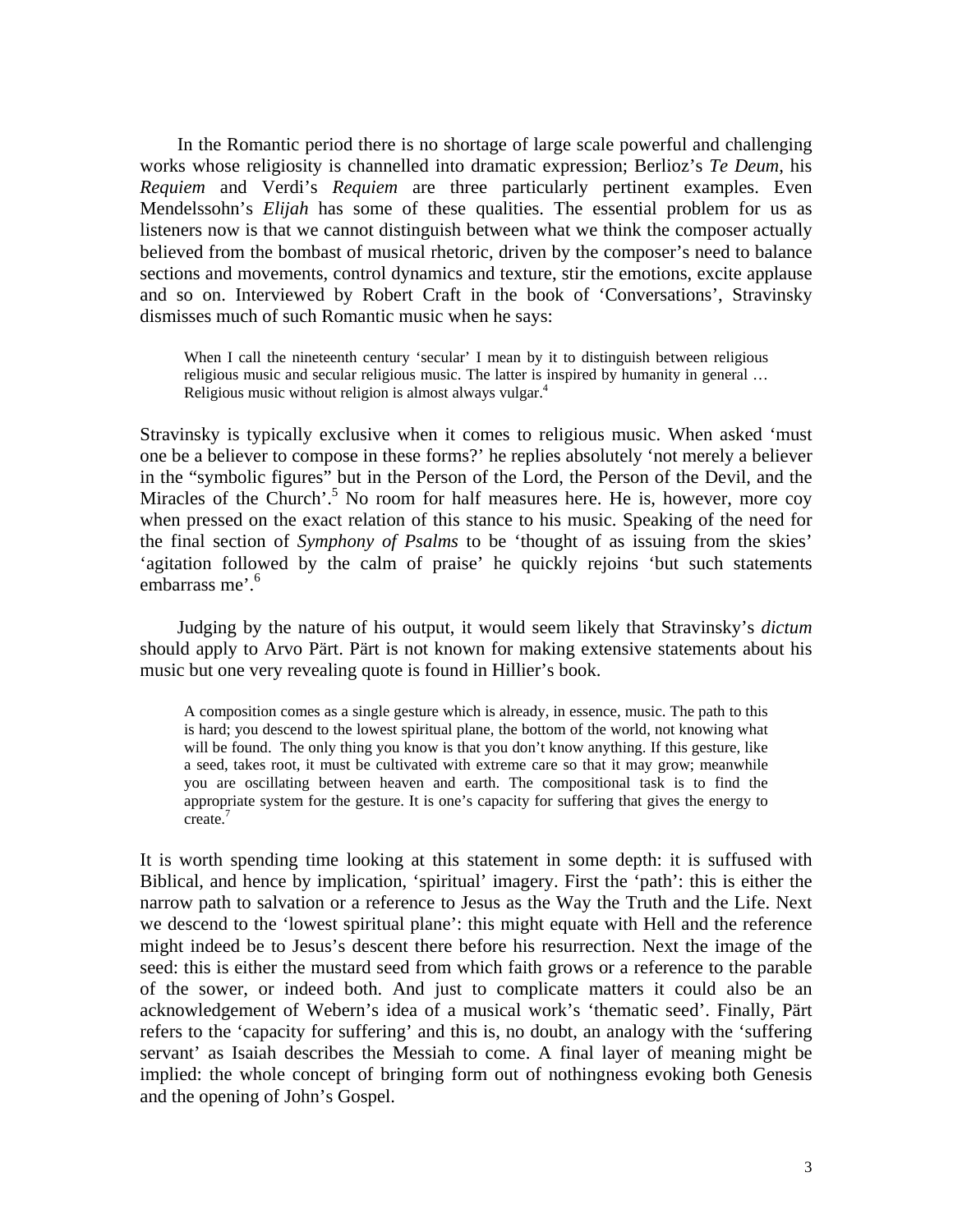Such a connection with the 'logos' is not unique in the words of 'spiritual' composers. Messiaen's statements key into the same metaphysical connections, while Tavener, in the opening chapter entitled 'In Retrospect' in *The Music of Silence* actually says:

 Sacred Music must be able to be sung … The Word must be heard. Music is the extension of the Word. It is at the service of the Word  $\ldots$ <sup>8</sup>

Of course it can be argued that this relates to the specific context of the setting of sacred texts, but his implication is that this can only be done 'properly' by a composer who carries the spiritual burden of 'the Word'. To reinforce his point he later speaks of Beethoven's *Missa Solemnis* as 'an absurdity and an anomaly because it resonates only against itself … it's just an excuse for an expansive exercise in anguished selfexpression'.<sup>9</sup> Tavener concedes however that the composer who seeks the 'music [which] already exists' is not just following a Christian tradition but a Platonic one. His epigrammatic statement 'Music just is. It exists'<sup>10</sup> certainly 'resonates' with Pärt and Messiaen, but whether other overtly 'spiritual' composers would identify with this position statement, which stops just short of deifying the Art, is debatable. The Platonic tradition referred to here will not stand up to great scrutiny in this context, since in Platonic terms music was 'anti-moral'. If music is anti-moral then it cannot have spiritual content in the terms conceived of by Pärt, Messiaen and Tavener.

We have begun to see that it is common for, as Stravinsky would have it, 'religious religious' composers to use words which are suffused with verbal symbolism derived from religious ritual on the one hand, and related to perceived Divine inspiration on the other, although most stop short of describing their music and motivation as being a direct consequence of the qualities or fruits of the Holy Spirit. There can be no question that their spiritual 'positions' are sincerely held.

 The prime motivation for most composers who see themselves as expressing spiritual truths seems to be the understanding that the act of composition is itself a liturgical act. Thus, for example, Gubaidulina says that 'in each of my works I experience the Eucharist in my fantasy<sup>11</sup> and Macmillan speaking of *Veni Veni Emmanuel* says that 'it is a musical exploration of the theology behind the Advent message' and specifically that 'at the end of the piece the music takes a liturgical detour from Advent to Easter … as if the proclamation of liberation finds embodiment in the Risen Christ'.12 Likewise Messiaen says that in *Trois petites liturgies* and *La Transfiguration* he 'intended to accomplish a liturgical act, that is to say to bring a kind of office, a kind of organised act of praise, into the concert hall'.<sup>13</sup> If this is a recurring 'motif' in the works of Pärt, Tavener, Macmillan, Messiaen and Gubaildulina, we must perforce assume that it is both absolutely necessary for their 'inspiration' and the prime motivation for the expressive act itself. Macmillan is prepared to go further and suggest that whatever extra-musical stimuli lie behind individual works, these are 'transubstantiated into the musical'.<sup>14</sup> The mystical qualities suggested by such writings are possibly the domain of Catholic and Orthodox composers. It would seen unlikely that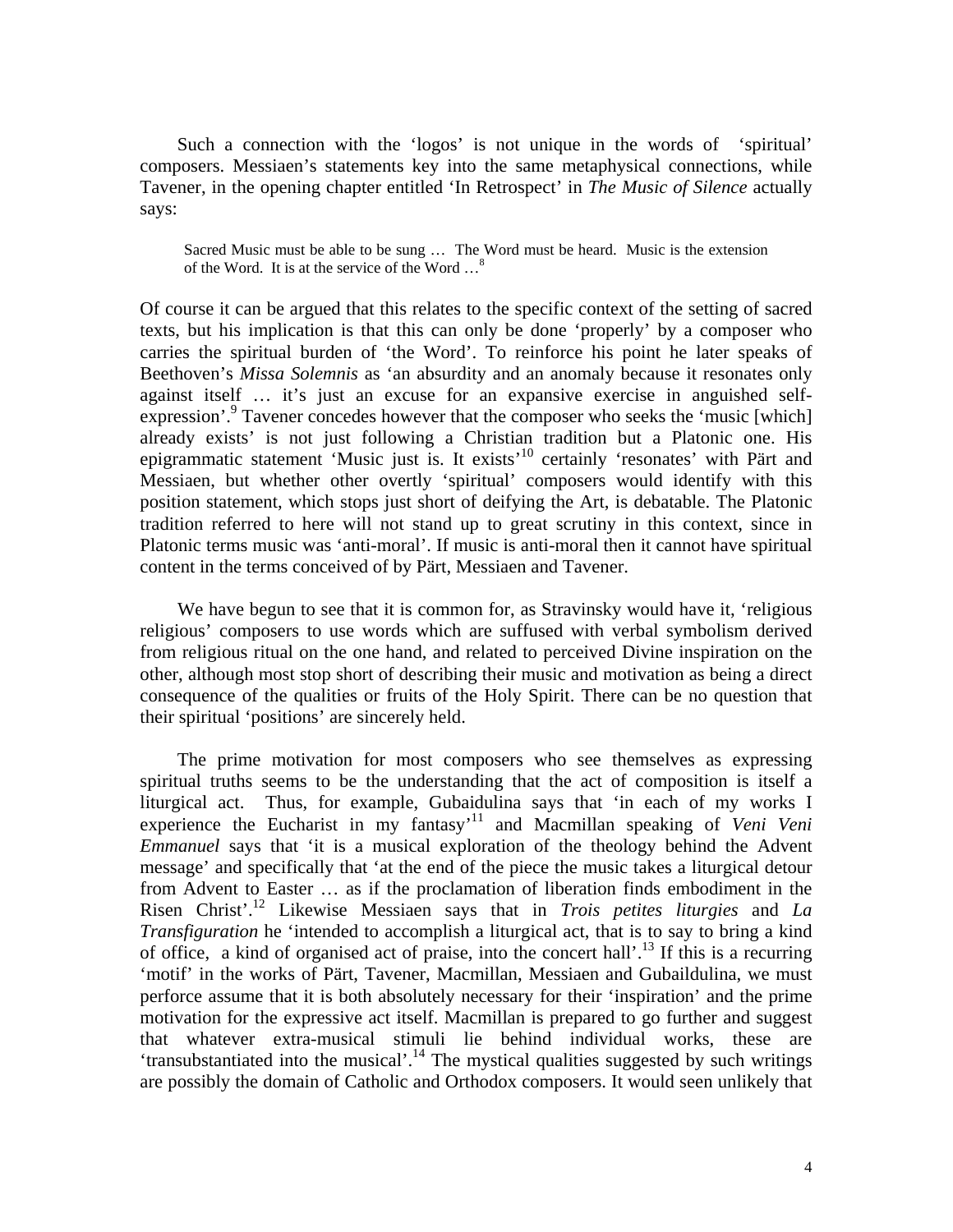a composer from a Calvinist background would adopt the same register in speaking of his/her work.

 A second musical element which has close connection with the metaphysical and is clearly central to the compositional act is what both Tavener and Gubaidulina refer to as a structuring of 'sacred time'. The very fact of music as a temporal art comprising of products which simply cannot be comprehended in one instant or in one comprehensive 'observation', makes this a central component of the spiritual dimension in their music. Because God does not exist in time no music is going to be able to capture the essence of the Divine, and hence parallels with 'the Word' break down here. Nevertheless composers like Messiaen, Pärt, Tavener, and Gubaidulina deliberately manipulate the temporal elements to emulate in human terms an experience of the Divine. Gubaidulina says:

Mankind as a whole creates 'essential time', that is the time that revives and cures the essence of the human spirit. This task is especially important to me when it is realized through art: sacred time.<sup>1</sup>

It is unlikely that most of Gubaidulina's or indeed Tavener's audiences share with them a concept or understanding of the notion of 'sacred time'. Since the average concert goer does not generally have sufficient musical knowledge to go beyond the perception of a work's structural integrity at a superficial level, the implied spiritual depth behind the structuring of time which both these composers explicitly define and which is no doubt equally applicable to Messiaen and others, will only translate itself at best, on the part of their listeners, into an unconscious awareness of a work's underlying organisational principles.

 Furthermore, plainchant has been used in various works by all these composers and it seems likely that this cast backwards in time to a form of music expression which is conceived as being close to 'spiritual purity' in musical terms is no accident. The depth of sacred time is evoked by plainchant, if only by proxy, while the simplicity of the medium is a model for direct communication not only with the audience but with the Higher Being. This raises an interesting question as to exactly what an avowedly nonspiritual, or to be more precise an anti-religious institution composer such as Maxwell Davies believes he is achieving in his use of plainsong. Since Davies's work is absolutely rooted in plainsong, his almost obsessive use of the material could suggest a search for deeper spirituality and a desire for a sense of timelessness as a perceivable quality in his music.

 The tonal simplicity of plainsong is clearly a factor to be considered but in a wider context. There is much more to the tonal rooting of composers such as Pärt, Messiaen or Tavener than can be discussed in this short space and indeed this is an area which has been subjected to varying degrees of scrutiny over the past centuries and on a great variety of different levels. Olivea Dewhurst-Maddock,<sup>16</sup> for example, argues that vibrations of specific pitches can affect certain limbs and organs of the body: she has it that C affects *inter alia* the bones, muscles of the lower back legs and feet, that D links to physical and mental energy, and so on. These 'physical' attributes are not far from those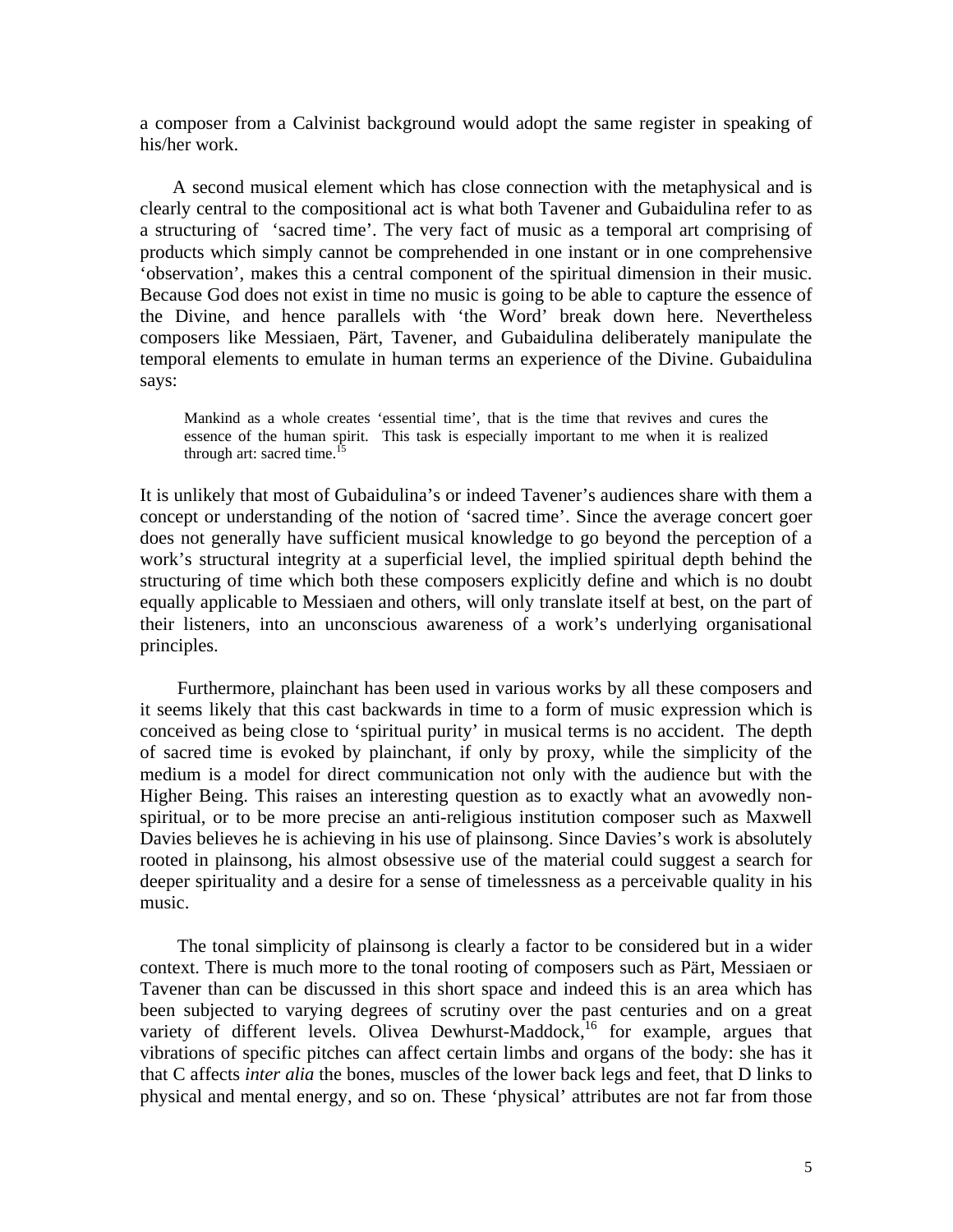characteristics of the various keys which composers and theorists have defined over the past centuries. Thus where Dewhurst-Maddock finds D linking with energy, Rameau declares D major to convey liveliness and rejoicing.

 Leaving aside the question of whether Rameau's D major is actually the same exact pitch as present-day D major, it is evident that the association of pitch centre with physical states, or more precisely, states of being, is indeed a factor influencing and shaping the compositional choices of those composers with whom we are principally concerned here. For example, Dewhurst-Maddock associates 'A' with pain control, for Charpentier, A major was joyous and pastoral, for Rameau it denoted liveliness and rejoicing and for Lavignnac it was free and sonorous.17 Relating these to specific works we find that Poulenc favours A major, or Aeolian mode, for passages of hope and strength – Mellers describes the last movement of the flute sonata as being in A major the 'key of youth and hope'.18 Another particularly striking example of the use of A major/modal is the cyclic Creation theme which opens Messiaen's *Visions de L'Amen*. This might appear to be a particularly Gallic trait were it not that we also find it underlying a good number of Arvo Pärt's works as for example in 'An den Wassern', *Cantus in Memoriam Benjamin Britten*, *Fratres* and *Tabula Rasa*. Some of this use of A may be conditioned by the tuning ritual and by extension, to the harmonic series, thus connecting to the fundamentals of the human auditory experience.

 There are many musical areas which could be covered in an examination of the wellsprings of a composer's spirituality but one further will have to suffice here. We might think that a composer's choice of instruments and voices is conditioned primarily by pure practicality; the use of what is readily available or what is required through commission, for example. For the composers we have been considering this is not necessarily the case: Gubaidulina speaks of the cello in *Seven Words* as a 'crucified  $det{v'}^{19}$  – the strings of the cello undergo crucifixion; Tavener's use of voices is certainly symbolic, as is his preference for the particular vocal quality of Patricia Rozario. Messiaen's use of the organ has extra-musical associations, and even Stravinsky was not averse to the symbolic use of instruments, as when Elijah's chariot climbs to the heavens in the third movement of *Symphony of Psalms*.

 While we might have come some way towards understanding the composer's position we have not yet explained why the listening public buy into these ideas in music at a time when spirituality in the Western world is at a low ebb. John Rahn's view is that we 'need real art – art where craftsmanship expresses the world and reconnects to the Sacred',<sup>20</sup> because as a people seek to 'redeem ... violent tendencies' they renounce 'the appetitive or acquisitive' and affirm 'the contemplative'.<sup>21</sup> Macmillan believes that religious contemplation and musical listening are strongly connected and he declares that 'we give something of ourselves to the object whether it be a musical performance or the Divine'.<sup>22</sup> The implication is that the audience is willingly giving up part of itself to the experience: a voluntary sacrifice. Giving oneself up to the musical experience, like giving up part of oneself to God is both a recognition of an old tribal need but also an acceptance of transcendence. Of course in the Christian tradition giving up part of oneself is not enough - it is to be the whole life which should be offered. The parallel here with giving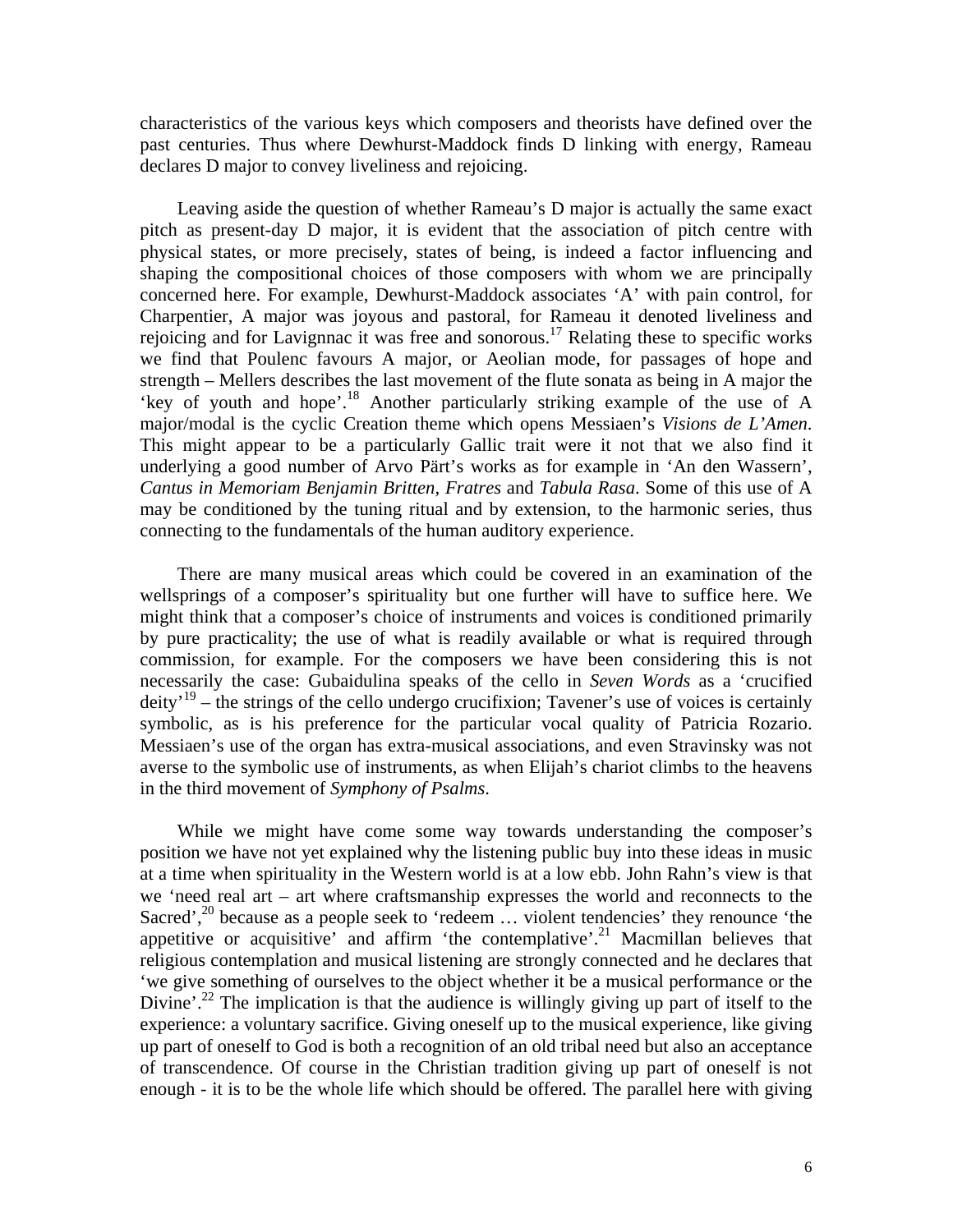up oneself in human Love should not be missed, and indeed Messiaen confronts us with this directly in his *Turangalîla* symphony of 1948.

 Although when Macmillan refers to the 'downside of the *zeitgeist* for spirituality'<sup>23</sup> in some contemporary music as '[the] need to retreat from the world', he is undoubtedly referring to composers such as Pärt and Tavener, he could equally well be describing the spiritual state of being of their audiences, and indeed maybe even of his own audiences. Every age creates its own *zeitgeist* and in many ways the *zeitgeist* is made in the image that the people need at that particular time. Perhaps the popularity of CDs of 'spiritual music' is due in no small part to the largely unconscious desire that the present age needs to define its own spirituality.

 No composer wants a passive listener. Much money has been made on 'easy listening' compilations or wallpaper music designed to slow down or speed up shoppers' progress through a store: neither of these promote active 'listening', just 'hearing'. Composers concerned with embodying spiritual 'truths' within their music seek the ideal listener, prepared to give up self to the transcendental experience of the music. This was certainly in Stockhausen's mind when he composed *Stimming* but Stockhausen was not specifically attempting communion with the Divine in that work. Composers such as Pärt, Gubaildulina, Messiaen and Macmillan desire listeners who are prepared to seek wholeness through complete identification with the music. For the 'religious religious' composer the 'bottom line' is that the state of wholeness derives from attachment to the Eternal, to The Creator, from whom their music ultimately flows. The wholeness which comes from such communion with the Creator implies that individuals have a sense of wholeness with each other. In other words, music becomes the unifying force which binds mankind together. This is hardly a new idea and is neatly summarised in the words of Boethius:

the soul of the universe is united by musical concord … For when, by means of what in ourselves is well and fitly ordered, we apprehend what in sounds is well and fitly combined  $\ldots$  we recognize that we ourselves are united by this likeness  $.24$ 

Notes:

- 1. Hans T. David and Arthur Mendel, *The Bach Reader: A Life of Johann Sebastian Bach in Letters and Documents*, original edition, New York: W. W. Norton 1966, p. 369 [and see: [www.arts.uwaterloo.ca/FINE/juhde/bird961.htm](http://www.arts.uwaterloo.ca/FINE/juhde/bird961.htm): accessed 9 January 2005].
- 2. Paul Hillier, *Arvo Pärt*, Oxford: OUP 1997, p. xi
- 3. Wilfrid Mellers, *Francis Poulenc*, Oxford: OUP 1993, p.127
- 4. Igor Stravinsky and Robert Craft, *Conversations with Igor Stravinsky*, London: Faber and Faber 1959, p.124
- 5. *Ibid*, p.125
- 6. Igor Stravinsky and Robert Craft, *Dialogues and a Diary*, London: Faber and Faber 1961/68, p. 46
- 7. Hillier *op. cit*. p. 20
- 8. Brian Keble (ed.), *John Tavener The Music of Silence*, London: Faber and Faber 1999, p. 47